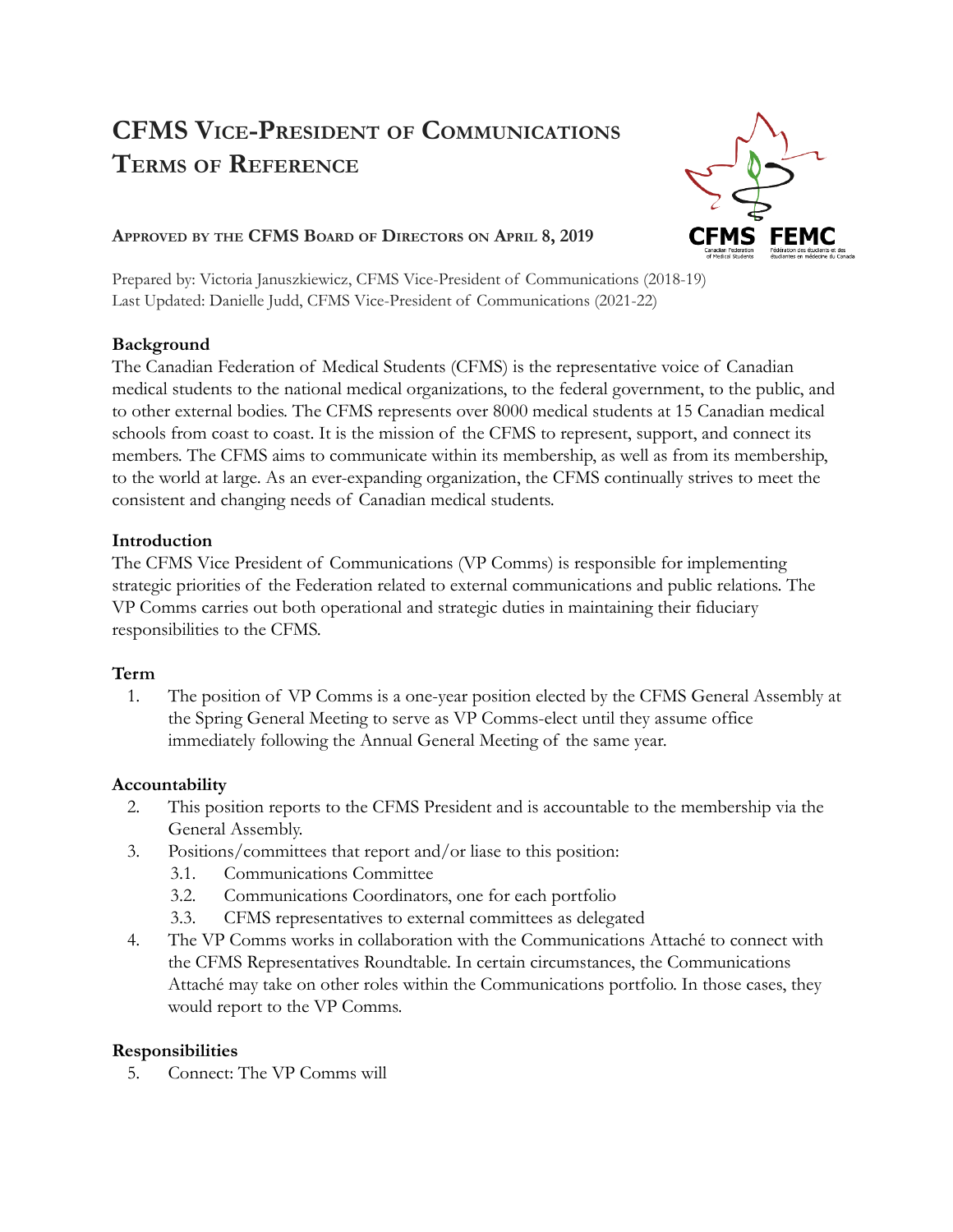- 5.1. ensure accessibility of communications and distribution of communication to memberships.
- 5.2. work with staff to compile a post-report after all external meetings that highlights all pertinent information.
- 5.3. maintain effective communication with all Board members, staff and external organizations.
- 5.4. communicate with CFMS membership through reports at each general meeting.
- 5.5. work to explore and optimize collaborations with relevant stakeholders on matters related to the portfolio.
- 5.6. hold responsibility for ensuring our externally-facing communications are timely and appropriately cultivated, including, but not limited to: CFMS official social media, website and CFMS Monthly newsletters.
- 5.7. oversee the Communications Committee including the scheduling of work and ensuring that members are connected appropriately.
- 5.8. keep or cause to be kept minutes of all meetings of the Board of Directors and of the CFMS.
- 5.9. issue or cause to be issued any and all notices required by the CFMS By-Laws or by Law.
- 6. Support: The VP Comms will
	- 6.1. set strategic goals of the communications portfolio and oversee their implementation in accordance with the CFMS Strategic Plan.
	- 6.2. work closely with portfolio Communications Coordinators, working group and task force chairs to support and advance their work plans.
	- 6.3. ensure adequate transition of the CFMS VP Comms-elect.
	- 6.4. guide all other portfolios in their branding and messaging to assure coherence with and consistency in the CFMS vision and brand.
	- 6.5. provide support and guidance to the Communications Attaché and fulfill their role in their absence.
	- 6.6. supervise the custody of all records, other than financial records, and correspondence pertaining to the business of the CFMS.
	- 6.7. provide oversight to the online activities of the CFMS.
	- 6.8. assist other members of the Board and designated spokespersons when appropriate.
- 7. Represent: The VP Comms will
	- 7.1. keep custody of the CFMS corporate seal.
	- 7.2. serve as one of the designated spokespersons for the CFMS and interact with CFMS stakeholders, especially on matters related to the communications portfolio.
	- 7.3. represent members on relevant national stakeholder committees, task forces and working groups, or delegate this responsibility to another CFMS member as designated by the CFMS President.
	- 7.4. oversee and approve all major press-releases and communications that go out to the CFMS membership, external organizations and public.